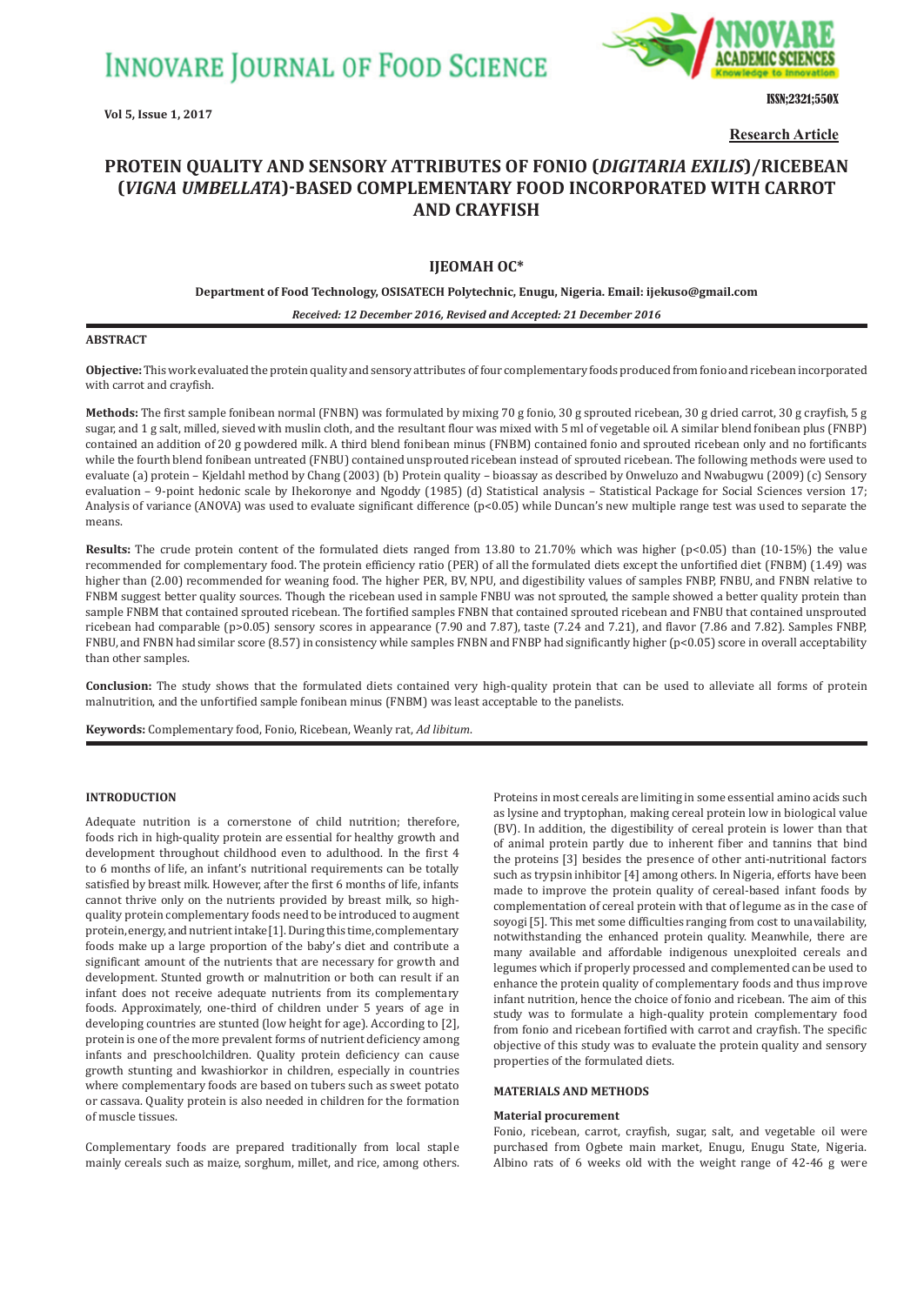purchased from the Department of Biological Sciences, Caritas University, Amorji Nike, Enugu, Enugu State, Nigeria. Palletized growers mash was purchased from Vital feed Industries Ltd., 9th Mile Corner, Enugu, Enugu State, Nigeria. Chemicals and reagents used were of analytical grade and purchased from credible scientific chemical dealers.

#### **Preparation of raw materials**

Five hundred grams of fonio was cleaned, washed, soaked in hot water (100°C) for 10 minutes, allowed to boil for 5 minutes, drained, and dried in an oven (Carbolite Model 530 2RR, England) at 35°C for 12 hr. Two hundred grams of ricebean was cleaned, washed, soaked in water at ambient temperature overnight, drained, sprouted for 72 hr, dehulled, boiled for 45 minutes, drained, and dried in an oven at 35°C for 10 hr. About 50 g of ricebean was cleaned, washed, boiled for 45 minutes, drained, and dried in an oven at 35°C for 10 hr. Five hundred grams of carrot was cleaned, washed, peeled, sliced (1 mm thick), blanched in hot water (100°C) for 10 minutes, and dried in an oven at 35°C for 10 hr. Two hundred grams of crayfish was cleaned, aspirated, and dried in the oven at 35°C for 1 minute.

#### **Formulation of complementary foods**

About 70 g of fonio, 30 g of ricebean, 30 g of carrot, 30 g of crayfish, 5 g of sugar, and 1 g of salt were mixed, milled, sieved, and 5 ml of vegetable oil was added. The formulation was designated fonibean normal (FNBN). A similar blend that contained an addition of 20 g powdered milk was designated fonibean plus (FNBP), a third blend that contained only fonio and sprouted ricebean with no fortificants was designated fonibean minus (FNBM), and a fourth that contained unsprouted ricebean instead of sprouted ricebean fonibean untreated (FNBU) was also formulated. A commercial rice-based complementary food frisogold (FRSG) served as control.

## **Determination of protein**

The protein content of the formulated diets was determined by the Kjeldahl method described by [6].

#### **Determination of protein quality using bioassay**

The method described by Onweluzo and Nwabugwu [7] was used.

## **Determination of protein efficiency ratio (PER)**

5 groups of 6 male weanly rats of albino strain with an average weight of 42-46 g were fed *ad libitum* with the test diets for 28 days, including the period of acclimatization. The average feed intake and body weight of the different groups were used to estimate the PER.

**Determination of BV, net protein utilization (NPU), and digestibility**

After the 28-day feeding experiment, a 7-day nitrogen balance study was conducted. Carmine red (0.2%) was used as a fecal marker at the beginning and end of the 7-day study. The feces of the individual rats per group were pooled together every day, dried at 85°C for 3 hr, weighed, ground into powder, and stored in a plastic bottle for fecal nitrogen (FN) determination. The urine was collected in sample bottles containing 0.1 N HCL to prevent loss of ammonia and stored in a refrigerator for urinary nitrogen (UN) determination. These were used to estimate BV, NPU, and digestibility.

## **Sensory evaluation**

21 panelists made of nursing mothers were used. Attributes tested on a 9-point hedonic scale [8] included color, taste, flavor, consistency, mouth feel, and overall acceptability. Where 1 = dislike extremely and 9 = like extremely.

#### **Statistical analysis**

Data collected were analyzed using Statistical Package for Social Sciences version 17. Analysis of variance was used to evaluate significant differences (p<0.05)*.* Duncan's new multiple range test was used to separate the means.

#### **RESULTS AND DISCUSSIONS**

Table 1 shows the result of the protein quality evaluation of the formulated diets. Rats fed unfortified diet (FNBM) had low (p<0.05) food intake (92.84 g) and weight gain (21.19 g) relative to the rats fed the other formulations fortified. According to [7], palatability among other factors influences food intake. Probably, FNBM was not palatable. Rats fed the diet that contained milk (FNBP) had the highest food intake (161.80 g) while rats fed diet containing unsprouted ricebean (FNBU) consumed less food (145.81 g) than those fed diet that contained sprouted ricebean. The weight gain of rats fed formulated diets were high FNBP (89.88g), FNBU(63.19g) and FNBN (70.45g) except for those fed the unfortified diet (FNBM) (21.19g). This implies that these diets promoted growth better than FNBM.

There were variations in the amounts of protein consumed by the different groups of rats. This is due to the differences in the protein contents of the samples. Rats fed the diet that contained milk (FNBP) consumed the highest amount of protein (35.11 g) while those fed unfortified diet consumed the least (14.22 g). Diets such as FNBU (2.39) and FNBN (2.41) had comparable PER values, indicating that they have comparable nutrient value.

The PER  $(2.56)$  of diet containing milk was higher  $(p<0.05)$  compared to the other formulated diets, suggesting superiority over the other diets. The PER values of the diets except the unfortified diet were significantly higher (p<0.05) than the 2.00 recommended for weaning food by [9]. The group of rats fed diet containing milk (FNBP) had higher nitrogen intake (1.23 g) and digested nitrogen (DN) (1.20 g) relative to the rats fed the other formulated diets. Rats fed unfortified diet (FNBM) had relatively high FN (0.12 g) loss. This indicates low nitrogen digestibility and utilization compared to those fed with fortified formulations which had low FN losses. Diet that contained milk (FNBP) had high DN (1.20 g) and low UN (1.10 g), BV (91.67%), NPU (89.43), and digestibility (97.56%). Diet FNBM had lower (p<0.05) retained nitrogen (0.13 g), BV (56.52%), NPU (37.14%), and digestibility (65.71%) than other formulated diets. The higher NPU for rats fed FNBP (89.43%), FNBU (83.12%), and FNBN (86.81%) suggests better protein sources than FNBM. The digestibility of the diets FNBP (97.56%), FNBU (97.41%), and FNBN (97.80%) did not differ significantly (p>0.05). The high digestibility of FNBM (65.71%) may be attributed to the sprouting of the ricebean because Salunkhe *et al*. [10] reported that sprouting decreases protein quantity but improves protein quality. The formulated diets have better protein quality than that reported by [7] for pigeon pea millet weaning foods.

The sensory scores of the formulated diets and control are presented in Table 2. All the samples including the control scored high in all the sensory attributes (appearance, taste, flavor, consistency, mouth feel, and overall acceptability) evaluated. Scores for appearance ranged from 6.62 to 8.29. Scores for the diet that contained unsprouted ricebean (FNBU) (7.87) and that contained sprouted ricebean (FNBN) (7.90) were comparable (p>0.05) and lower than that for the sample that contained milk (FNBP) (8.14). The commercial sample (FRSG) had the highest score (8.29) for color while the unfortified sample (FNBM) had the lowest (6.62). Sample FNBP (7.86) had comparable taste score with the control (FRSG) (7.81), the same as in the samples containing untreated ricebean (FNBU) (7.21) and that containing ricebean (FNBN) (7.24). Sample FNBM had the lowest score (6.00). Fonibean plus (FNBP) had higher score (8.43) for flavor relative to the other samples while the diet that was not fortified scored lowest (5.14). The flavor scores for samples FNBU (7.82) and FNBN (7.86) did not vary significantly (p>0.05), but the scores were lower than that of samples FNBP and FRSG (8.05). The consistency scores of fonibean plus (FNBP), fonibean untreated (FNBU), and fonibean normal (FNBN) were the same (8.57). Fonibean minus (FNBM) had the highest score (8.81). Differences were observed in the consistency scores obtained for fonibean minus and frisogold (FRSG). The control (FRSG) scored highest (8.24) in mouth feel while samples FNBP (8.00) and FNBN (7.90) were comparable.